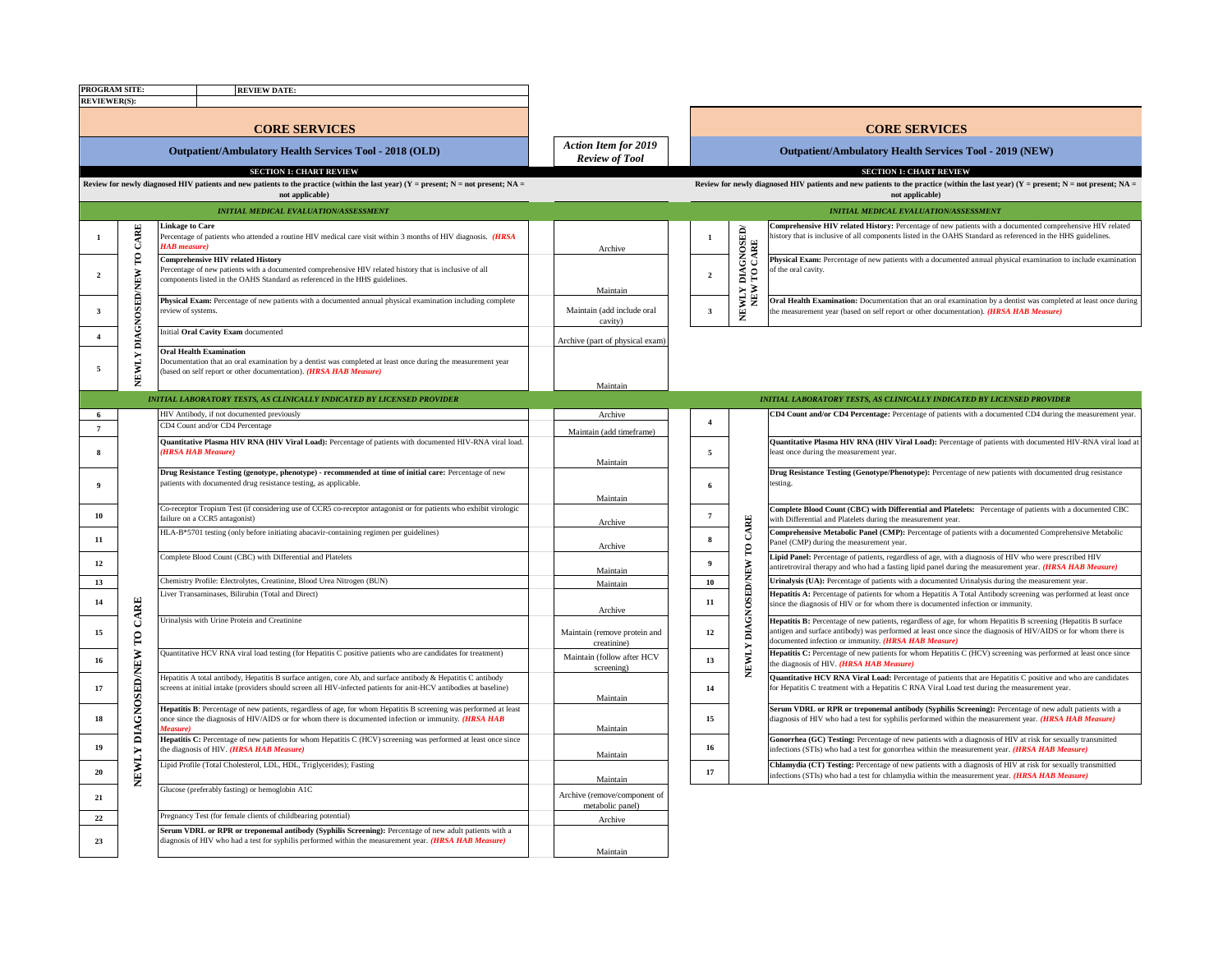| 24 |                                  | Gonorrhea (GC) Testing: Percentage of new patients with a diagnosis of HIV at risk for sexually transmitted<br>infections (STIs) who had a test for gonorrhea within the measurement year. (HRSA HAB Measure)                                                                                                                 |                                                           |    |                                |                                                                                                                                                                                                                                                                                                                          |
|----|----------------------------------|-------------------------------------------------------------------------------------------------------------------------------------------------------------------------------------------------------------------------------------------------------------------------------------------------------------------------------|-----------------------------------------------------------|----|--------------------------------|--------------------------------------------------------------------------------------------------------------------------------------------------------------------------------------------------------------------------------------------------------------------------------------------------------------------------|
|    |                                  | Chlamydia (CT) Testing: Percentage of new patients with a diagnosis of HIV at risk for sexually transmitted                                                                                                                                                                                                                   | Maintain                                                  |    |                                |                                                                                                                                                                                                                                                                                                                          |
| 25 |                                  | infections (STIs) who had a test for chlamydia within the measurement year. (HRSA HAB Measure)                                                                                                                                                                                                                                | Maintain                                                  |    |                                |                                                                                                                                                                                                                                                                                                                          |
| 26 |                                  | Toxoplasma gondii IgG                                                                                                                                                                                                                                                                                                         | Archive                                                   |    |                                |                                                                                                                                                                                                                                                                                                                          |
| 27 |                                  | <b>Trichomoniasis Testing</b>                                                                                                                                                                                                                                                                                                 | Archive                                                   |    |                                |                                                                                                                                                                                                                                                                                                                          |
| 28 |                                  | Percentage of new patients with documented initial laboratory tests completed according to the OAHS Standard and<br><b>HHS Treatment Guidelines</b>                                                                                                                                                                           |                                                           |    |                                |                                                                                                                                                                                                                                                                                                                          |
|    |                                  |                                                                                                                                                                                                                                                                                                                               | Archive                                                   |    |                                |                                                                                                                                                                                                                                                                                                                          |
|    |                                  | <b>OTHER DIAGNOSTIC TESTING</b>                                                                                                                                                                                                                                                                                               |                                                           |    |                                |                                                                                                                                                                                                                                                                                                                          |
| 29 |                                  | Percentage of new patients with documented chest x-ray completed if pulmonary symptoms were present or LTBI<br>test was positive.                                                                                                                                                                                             | Maintain                                                  |    |                                |                                                                                                                                                                                                                                                                                                                          |
|    |                                  | <b>INITIAL SCREENINGS/ASSESSMENTS</b>                                                                                                                                                                                                                                                                                         |                                                           |    |                                | <b>INITIAL SCREENINGS/ASSESSMENTS</b>                                                                                                                                                                                                                                                                                    |
| 30 |                                  | Percentage of new patients with documented initial medical screenings and assessments as indicated in the OAHS<br>Standard and in accordance with HHS guidelines                                                                                                                                                              | Archive                                                   | 18 |                                | Child Abuse Assessment: Percentage of new patients, if applicable, with completed child abuse assessment<br>(completed if patient aged 14 years and younger).                                                                                                                                                            |
| 31 |                                  | Child Abuse Assessment: Percentage of new patients, if applicable, with completed child abuse assessment<br>(completed if patient aged 14 years and younger).                                                                                                                                                                 |                                                           | 19 |                                | Cervical Cancer Screen: Percentage of new female patients with a diagnosis of HIV who were screened for cervical<br>cancer in the last three years. (HRSA HAB Measure)                                                                                                                                                   |
| 32 |                                  | Cervical Cancer Screen: Percentage of new female patients with a diagnosis of HIV who were screened for<br>cervical cancer in the last three years. (HRSA HAB Measure)                                                                                                                                                        | Maintain                                                  | 20 | CARE<br>S                      | Mental Health Assessment: Percentage of new patients aged 12 years and older screened for clinical depression on<br>the date of the encounter using an age appropriate standardized depression screening tool AND if positive, a follow-<br>up plan is documented on the date of the positive screen. (HRSA HAB Measure) |
| 33 |                                  | Cervical Cancer Screen for HIV-infected Women Aged <30 years: If known to be HIV-infected or newly<br>diagnosed with HIV, and sexually active, screen within 1 year of onset of sexual activity regardless of mode of HIV                                                                                                     | Maintain                                                  | 21 |                                | Substance Use and Abuse Screening: Percentage of new patients with diagnosis of HIV who have been screened for<br>substance use (alcohol & drugs) in the measurement year. (HRSA HAB Measure)                                                                                                                            |
|    |                                  | infection<br>Cervical Cancer Screen Women Aged 21-29: Initial Pap test following initial diagnosis then every 12 months. If                                                                                                                                                                                                   | Archive (consolidate ages)                                |    |                                | Psychosocial Assessment: Percentage of new patients with documented initial psychosocial assessment to include                                                                                                                                                                                                           |
| 34 | CARE<br>$\mathbf{c}$             | results of 3 consecutive Pap tests are normal, follow up Pap tests can be performed every 3 years.                                                                                                                                                                                                                            | Archive (consolidate ages)                                | 22 | <b>DIAGNOSED/NEW</b>           | domestic violence and housing status.<br>Tuberculosis (TB) Screening: Percentage of new patients aged 3 months and older with a diagnosis of HIV/AIDS,                                                                                                                                                                   |
| 35 |                                  | Cervical Cancer Screen Women Aged >30 Years: Pap test should be done at baseline and every 12 months. If<br>esults of 3 consecutive Pap test are normal, follow-up Pap tests can be performed every 3 years.                                                                                                                  | Archive (consolidate ages)                                | 23 |                                | for whom there was documentation that a tuberculosis (TB) screening test was performed and results interpreted (for<br>TB skin tests) at least once since the diagnosis of HIV infection. (HRSA HAB Measure)                                                                                                             |
| 36 | <b>DIAGNOSED/NEW</b>             | Pap Test and HPV Co-Testing: Pap test and HPV co-testing should be done at baseline.                                                                                                                                                                                                                                          | Archive                                                   | 24 | <b>NEWLY</b>                   | Chest X-Ray: Percentage of new patients with documented chest x-ray completed if pulmonary symptoms were<br>present or LTBI test was positive.                                                                                                                                                                           |
| 37 |                                  | Mental Health Assessment: Percentage of new patients aged 12 years and older screened for clinical depression on<br>the date of the encounter using an age appropriate standardized depression screening tool AND if positive, a follow-<br>up plan is documented on the date of the positive screen. (HRSA HAB Measure)      | Maintain                                                  | 25 |                                | Tobacco Use Screening: Percentage of new patients aged 18 years and older who were screened for tobacco use one<br>or more times within 24 months. (HRSA HAB Measure)                                                                                                                                                    |
| 38 | <b>NEWLY</b>                     | Substance Use and Abuse Screening: Percentage of new patients with diagnosis of HIV who have been screened<br>for substance use (alcohol & drugs) in the measurement year. (HRSA HAB Measure)                                                                                                                                 | Maintain                                                  |    |                                |                                                                                                                                                                                                                                                                                                                          |
| 39 |                                  | Psychosocial Assessment: Percentage of new patients with documented initial psychosocial assessment to include<br>domestic violence and housing status.                                                                                                                                                                       | Maintain                                                  |    |                                |                                                                                                                                                                                                                                                                                                                          |
|    |                                  |                                                                                                                                                                                                                                                                                                                               |                                                           |    |                                |                                                                                                                                                                                                                                                                                                                          |
| 40 |                                  | Tuberculosis (TB) Screening: Percentage of new patients aged 3 months and older with a diagnosis of HIV/AIDS,<br>for whom there was documentation that a tuberculosis (TB) screening test was performed and results interpreted<br>(for TB skin tests) at least once since the diagnosis of HIV infection. (HRSA HAB Measure) | Maintain                                                  |    |                                |                                                                                                                                                                                                                                                                                                                          |
| 41 |                                  | Tobacco Use Screening: Percentage of new patients aged 18 years and older who were screened for tobacco use one<br>or more times within 24 months AND who received cessation counseling intervention if identified as a tobacco user.<br><b>HRSA HAB Measure)</b>                                                             | Maintain (separate screening<br>and cessation counseling) |    |                                |                                                                                                                                                                                                                                                                                                                          |
|    |                                  | <b>SECTION 2: Chart Review</b>                                                                                                                                                                                                                                                                                                |                                                           |    |                                | <b>SECTION 2: Chart Review</b>                                                                                                                                                                                                                                                                                           |
|    |                                  | **Review for all patients in care on (1) year or more with same medical provider**                                                                                                                                                                                                                                            |                                                           |    |                                | ** Review for all patients in care on (1) year or more with same medical provider**                                                                                                                                                                                                                                      |
| 42 |                                  | Medical Evaluation/Assessment: Percentage of existing patients (return to care and those in current medical care<br>for more than one year) with a documented comprehensive assessment/evaluation completed by the MD, NP, CNS,                                                                                               |                                                           | 26 |                                | Comprehensive HIV related History: Percentage of existing patients with a documented comprehensive HIV<br>elated history that is inclusive of all components listed in the OAHS Standard as referenced in the HHS guidelines.                                                                                            |
|    |                                  | or PA within 15 business days of initial contact with patient in accordance with professional and established HIV<br>Comprehensive HIV related History<br>Percentage of existing patients with a documented comprehensive HIV related history that is inclusive of all                                                        | Archive                                                   |    | NG PATIENTS/<br>· MEDICAL CARE | Physical Exam: Percentage of existing patients with a documented annual physical examination to include<br>examination of the oral cavity.                                                                                                                                                                               |
| 43 |                                  | omponents listed in the OAHS Standard as referenced in the HHS guidelines.                                                                                                                                                                                                                                                    | Maintain                                                  | 27 | <b>EXISTING</b>                |                                                                                                                                                                                                                                                                                                                          |
| 44 | PATIENTS/ONGOING MEDICAL<br>CARE | <b>Physical Exam</b><br>Percentage of existing<br>atients with a documented annual physical examination including complete review of systems conducted during<br>the comprehensive medical history.                                                                                                                           | Maintain (add include oral<br>cavity)                     | 28 | <b>EOIN</b>                    | Oral Health Examination: Documentation that an oral examination by a dentist was completed at least once during<br>the measurement year (based on self report or other documentation). (HRSA HAB Measure)                                                                                                                |
| 45 |                                  | Oral Cavity Exam documented                                                                                                                                                                                                                                                                                                   | Archive (part of physical exam)                           |    |                                |                                                                                                                                                                                                                                                                                                                          |
| 46 | <b>EXISTING</b>                  | <b>Oral Health Examination</b><br>Documentation that an oral examination by a dentist was completed at least once during the measurement year<br>(based on self report or other documentation). (HRSA HAB Measure)                                                                                                            |                                                           |    |                                |                                                                                                                                                                                                                                                                                                                          |
|    |                                  |                                                                                                                                                                                                                                                                                                                               | Maintain                                                  |    |                                |                                                                                                                                                                                                                                                                                                                          |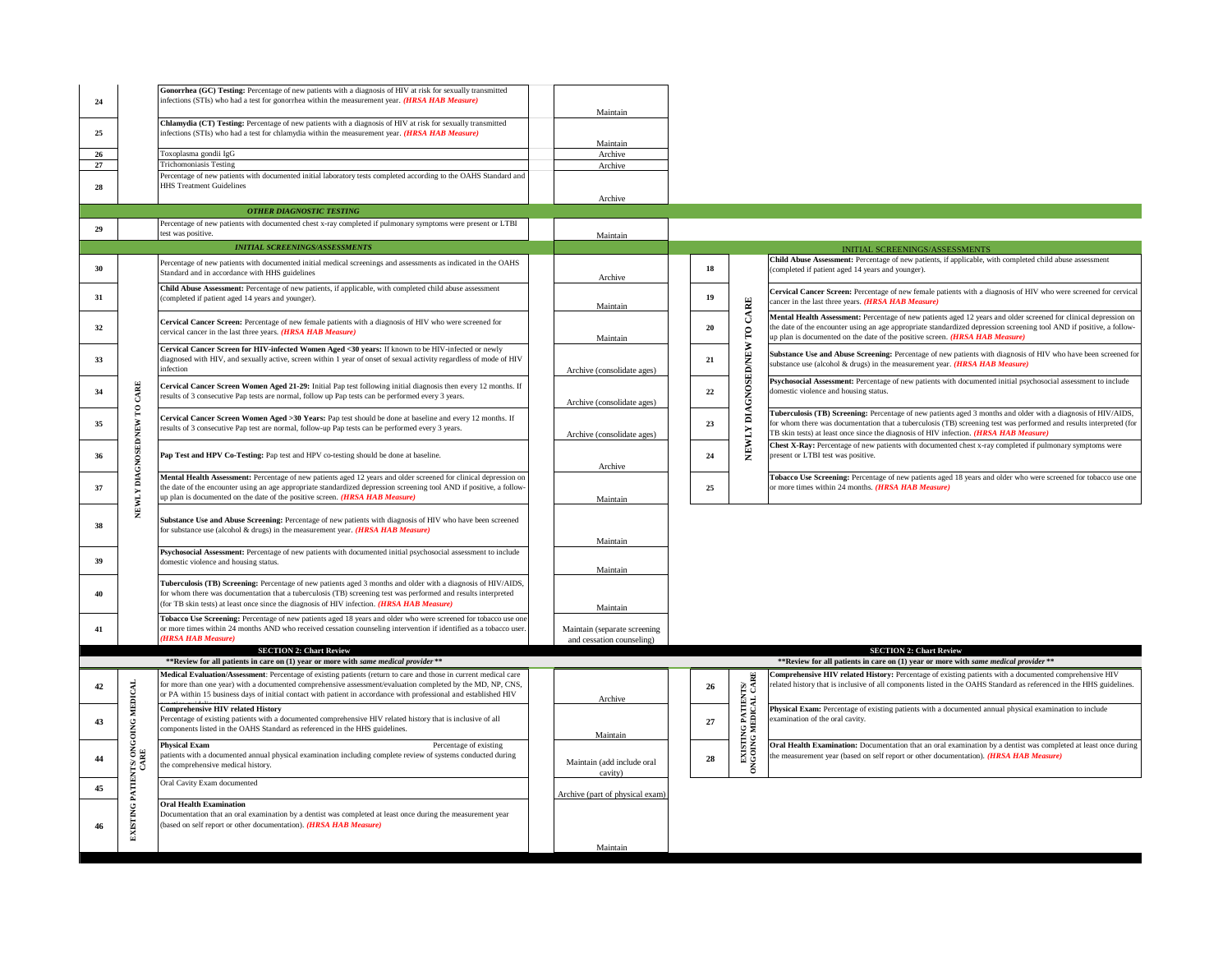|    |                                        | ONGOING MEDICAL CARE - LABORATORY TESTS, AS CLINICALLY INDICATED BY LICENSED PROVIDER                                                                                                                                                  |                                                      |    |                | ONGOING MEDICAL CARE - LABORATORY TESTS, AS CLINICALLY INDICATED BY LICENSED PROVIDER                                                                                                                                                                                                                                        |
|----|----------------------------------------|----------------------------------------------------------------------------------------------------------------------------------------------------------------------------------------------------------------------------------------|------------------------------------------------------|----|----------------|------------------------------------------------------------------------------------------------------------------------------------------------------------------------------------------------------------------------------------------------------------------------------------------------------------------------------|
| 47 |                                        | HIV Antibody, if not documented previously                                                                                                                                                                                             | Archive                                              | 29 |                | CD4 Count and/or CD4 Percentage: Percentage of patients with a documented CD4 during the measurement year.                                                                                                                                                                                                                   |
| 48 |                                        | CD4 Count and/or CD4 Percentage                                                                                                                                                                                                        |                                                      | 30 |                | Quantitative Plasma HIV RNA (HIV Viral Load): Percentage of patients with documented HIV-RNA viral load at<br>east once during the measurement year.                                                                                                                                                                         |
|    |                                        | Ouantitative Plasma HIV RNA (HIV Viral Load): Percentage of patients with documented HIV-RNA viral load.                                                                                                                               | Maintain                                             |    |                | Complete Blood Count (CBC) with Differential and Platelets: Percentage of patients with a documented CBC                                                                                                                                                                                                                     |
| 49 |                                        | (HRSA HAB Measure)                                                                                                                                                                                                                     | Maintain                                             | 31 |                | with Differential and Platelets during the measurement year.                                                                                                                                                                                                                                                                 |
| 50 |                                        | Co-receptor Tropism Test (if considering use of CCR5 co-receptor antagonist or for patients who exhibit virologic<br>failure on a CCR5 antagonist)                                                                                     | Archive                                              | 32 |                | Comprehensive Metabolic Panel (CMP): Percentage of patients with a documented Comprehensive Metabolic<br>Panel (CMP) during the measurement year.                                                                                                                                                                            |
| 51 |                                        | HLA-B*5701 testing (only before initiating abacavir-containing regimen per guidelines)                                                                                                                                                 |                                                      | 33 |                | Lipid Panel: Percentage of patients, regardless of age, with a diagnosis of HIV who were prescribed HIV                                                                                                                                                                                                                      |
| 52 |                                        | Complete Blood Count (CBC) with Differential and Platelets                                                                                                                                                                             | Archive                                              | 34 | CARE           | ntiretroviral therapy and who had a fasting lipid panel during the measurement year. (HRSA HAB Measure)<br>Urinalysis (UA): Percentage of patients with a documented Urinalysis during the measurement year.                                                                                                                 |
|    |                                        | Chemistry Profile: Electrolytes, Creatinine, Blood Urea Nitrogen (BUN)                                                                                                                                                                 | Maintain                                             |    |                | Hepatitis A Total Antibody: Percentage of patients for whom a Hepatitis A Total Antibody screening was                                                                                                                                                                                                                       |
| 53 |                                        |                                                                                                                                                                                                                                        | Maintain                                             | 35 |                | berformed at least once since the diagnosis of HIV or for whom there is documented infection or immunity.                                                                                                                                                                                                                    |
| 54 |                                        | Liver Transaminases, Bilirubin (Total and Direct)                                                                                                                                                                                      | Archive                                              | 36 | MEDICAL        | Hepatitis B Screen: Percentage of existing patients, regardless of age, for whom Hepatitis B screening was<br>performed at least once since the diagnosis of HIV/AIDS or for whom there is documented infection or immunity.<br><b>HRSA HAB Measure</b>                                                                      |
| 55 |                                        | Urinalysis with Urine Protein and Creatinine                                                                                                                                                                                           | Maintain (remove protein and<br>creatinine verbiage) | 37 | <b>ONGOING</b> | Hepatitis C Screen: Percentage of existing patients for whom Hepatitis C (HCV) screening was performed at least<br>once since the diagnosis of HIV. (HRSA HAB Measure)                                                                                                                                                       |
| 56 | EXISTING PATIENTS/ONGOING MEDICAL CARE | Quantitative HCV RNA viral load testing (for Hepatitis C positive patients who are candidates for treatment)                                                                                                                           | Maintain                                             | 38 |                | Quantitative HCV RNA Hep C Viral Load: Percentage of patients with a diagnosis of Hepatitis C patients who<br>are candidates for Hepatitis C treatment with a Hepatitis C RNA Viral Load test during the measurement year.                                                                                                   |
| 57 |                                        | Lipid Profile (Total Cholesterol, LDL, HDL, Triglycerides); Fasting                                                                                                                                                                    | Maintain                                             | 39 |                | Serum VDRL or RPR or treponemal antibody (Syphilis Screening): Percentage of adult patients with a diagnosis<br>of HIV who had a test for syphilis performed within the measurement year. (HRSA HAB Measure)                                                                                                                 |
| 58 |                                        | Glucose (preferably fasting) or hemoglobin A1C                                                                                                                                                                                         | Archive (already a component o<br>CMP                | 40 |                | Gonorrhea (GC) Testing: Percentage of existing patients with a diagnosis of HIV at risk for sexually transmitted<br>infections (STIs) who had a test for gonorrhea within the measurement year. (HRSA HAB Measure)                                                                                                           |
| 59 |                                        | Pregnancy Test (for female clients of childbearing potential)                                                                                                                                                                          | Archive                                              | 41 |                | Chlamydia (CT) Testing: Percentage of existing patients with a diagnosis of HIV at risk for sexually transmitted<br>infections (STIs) who had a test for chlamydia within the measurement year. (HRSA HAB Measure)                                                                                                           |
| 60 |                                        | Serum VDRL or RPR or treponemal antibody (Syphilis Screening): Percentage of new adult patients with a<br>diagnosis of HIV who had a test for syphilis performed within the measurement year. (HRSA HAB Measure)                       | Maintain                                             |    |                |                                                                                                                                                                                                                                                                                                                              |
| 61 |                                        | Gonorrhea (GC) Testing: Percentage of new patients with a diagnosis of HIV at risk for sexually transmitted<br>infections (STIs) who had a test for gonorrhea within the measurement year. (HRSA HAB Measure)                          | Maintain                                             |    |                |                                                                                                                                                                                                                                                                                                                              |
| 62 |                                        | Chlamydia (CT) Testing: Percentage of new patients with a diagnosis of HIV at risk for sexually transmitted<br>infections (STIs) who had a test for chlamydia within the measurement year. (HRSA HAB Measure)                          | Maintain                                             |    |                |                                                                                                                                                                                                                                                                                                                              |
| 63 |                                        | Toxoplasma gondii IgG<br><b>Trichomoniasis Testing</b>                                                                                                                                                                                 | Archive                                              |    |                |                                                                                                                                                                                                                                                                                                                              |
| 64 |                                        |                                                                                                                                                                                                                                        | Archive                                              |    |                |                                                                                                                                                                                                                                                                                                                              |
|    |                                        | <b>OTHER DIAGNOSTIC TESTING</b><br>Percentage of existing patients with documented chest x-ray completed if pulmonary symptoms were present, after                                                                                     |                                                      |    |                |                                                                                                                                                                                                                                                                                                                              |
| 65 |                                        | an initial positive Interferon Gamma Release Assay (IGRA), after initial positive TST, or annually if prior evidence<br>of LTBI or pulmonary TB.                                                                                       | Maintain (move under TB)                             |    |                |                                                                                                                                                                                                                                                                                                                              |
|    |                                        | <b>FOLLOW-UP VISITS</b>                                                                                                                                                                                                                |                                                      |    |                | <b>FOLLOW-UP VISITS</b>                                                                                                                                                                                                                                                                                                      |
| 66 |                                        | Percentage of existing patients with documented initial medical screenings and assessments as indicated in the<br>OAHS Standard and in accordance with HHS guidelines.                                                                 |                                                      | 42 |                | HIV Medical Visit Frequency: Percentage of patients, regardless of age, with a diagnosis of HIV who had at least<br>one medical visit in each 6-month period of the 24-month measurement period with a minimum of 60 days between                                                                                            |
|    |                                        | HIV Medical Visit Frequency: Percentage of patients, regardless of age, with a diagnosis of HIV who had at least                                                                                                                       | Archive                                              |    |                | Gap in Medical Visits: Percentage of patients, regardless of age, with a diagnosis of HIV who did not have a                                                                                                                                                                                                                 |
| 67 |                                        | one medical visit in each 6-month period of the 24-month measurement period with a minimum of 60 days between<br>medical visits. (HRSA HAB Measure)                                                                                    | Maintain                                             | 43 |                | medical visit in the last 6 months of the measurement year. (HRSA HAB Measure)                                                                                                                                                                                                                                               |
| 68 |                                        | Gap in Medical Visits: Percentage of patients, regardless of age, with a diagnosis of HIV who did not have a<br>medical visit in the last 6 months of the measurement year. (HRSA HAB Measure)                                         | Maintain                                             | 44 |                | Viral Load Suppression: Percentage of patients, regardless of age, with a diagnosis of HIV with a HIV viral load<br>less than 200 copies/mL at last HIV viral load test during the measurement year. (HRSA HAB Measure)                                                                                                      |
| 69 |                                        | Viral Load Suppression: Percentage of patients, regardless of age, with a diagnosis of HIV with a HIV viral load<br>less than 200 copies/mL at last HIV viral load test during the measurement year. (HRSA HAB Measure)                | Maintain                                             | 45 |                | Child Abuse Assessment: Percentage of existing patients, if applicable, with completed child abuse assessment<br>completed if patient aged 14 years and younger).                                                                                                                                                            |
| 70 |                                        | Cervical Cancer Screen: Percentage of new female patients with a diagnosis of HIV who were screened for<br>cervical cancer in the last three years. (HRSA HAB Measure)                                                                 | Maintain                                             | 46 | VISITS         | Cervical Cancer Screen: Percentage of existing female patients with a diagnosis of HIV who were screened for<br>cervical cancer in the last three years. (HRSA HAB Measure)                                                                                                                                                  |
| 71 |                                        | Cervical Cancer Screen for HIV-infected Women Aged <30 years: If known to be HIV-infected or newly<br>diagnosed with HIV, and sexually active, screen within 1 year of onset of sexual activity regardless of mode of HIV<br>infection | Archive (consolidate ages)                           | 47 | ₿              | Mental Health Assessment: Percentage of existing patients aged 12 years and older screened for clinical depression<br>on the date of the encounter using an age appropriate standardized depression screening tool AND if positive, a<br>follow-up plan is documented on the date of the positive screen. (HRSA HAB Measure) |
| 72 |                                        | Cervical Cancer Screen Women Aged 21-29: Initial Pap test following initial diagnosis then every 12 months. If<br>esults of 3 consecutive Pap tests are normal, follow up Pap tests can be performed every 3 years.                    | Archive (consolidate ages)                           | 48 | <b>FOLLOW</b>  | Substance Use and Abuse Screening: Percentage of existing patients with diagnosis of HIV who have been<br>creened for substance use (alcohol & drugs) in the measurement year. (HRSA HAB Measure)                                                                                                                            |
| 73 |                                        | Cervical Cancer Screen Women Aged >30 Years: Pap test should be done at baseline and every 12 months. If<br>results of 3 consecutive Pap test are normal, follow-up Pap tests can be performed every 3 years.                          | Archive (consolidate ages)                           | 49 |                | Psychosocial Assessment: Percentage of existing patients with documented initial psychosocial assessment<br>to include domestic violence and housing status.                                                                                                                                                                 |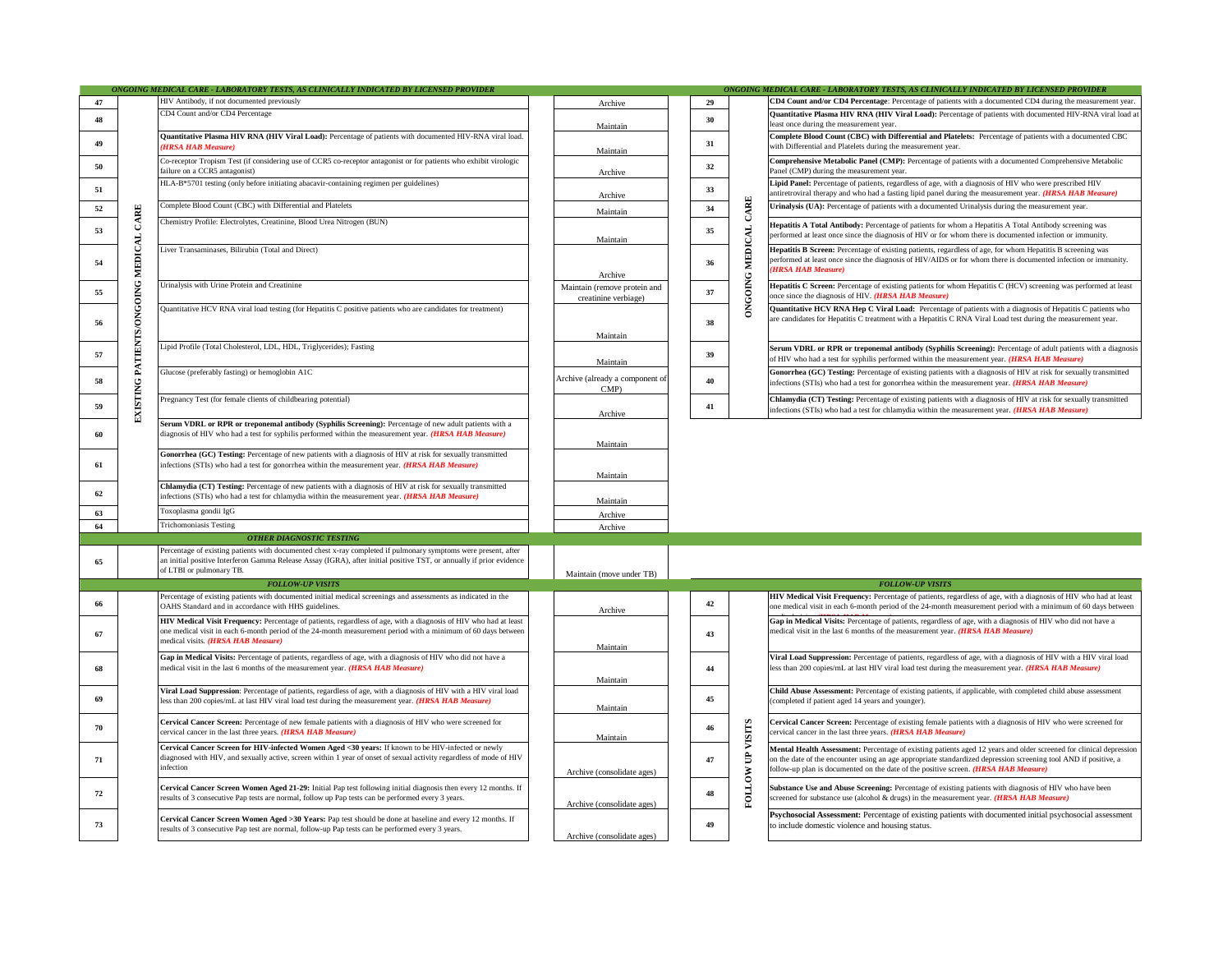| 74 |               | Pap Test and HPV Co-Testing: Pap test and HPV co-testing should be done at baseline.                                                                                                                                                                                                                                               | Archive          | 50 |              | Tuberculosis (TB) Screening: Percentage of existing patients aged 3 months and older with a diagnosis of<br>HIV/AIDS, for whom there was documentation that a tuberculosis (TB) screening test was performed and results<br>interpreted (for TB skin tests) at least once since the diagnosis of HIV infection. (HRSA HAB Measure) |
|----|---------------|------------------------------------------------------------------------------------------------------------------------------------------------------------------------------------------------------------------------------------------------------------------------------------------------------------------------------------|------------------|----|--------------|------------------------------------------------------------------------------------------------------------------------------------------------------------------------------------------------------------------------------------------------------------------------------------------------------------------------------------|
| 75 |               | Syphilis Screening: Percentage of existing adult patients with a diagnosis of HIV who had a test for syphilis<br>performed within the measurement year. (HRSA HAB Measure)                                                                                                                                                         | Duplicate/Remove | 51 |              | Chest X-Ray: Percentage of existing patients with documented chest x-ray completed if pulmonary symptoms were<br>present, after an initial positive Interferon Gamma Release Assay (IGRA), after initial positive TST, or annually if<br>prior evidence of LTBI or pulmonary TB.                                                   |
|    |               | Serologic Test for Syphilis: Percentage of existing patients with documented serologic test for syphilis performed.                                                                                                                                                                                                                |                  |    |              | Tobacco Use Screening: Percentage of existing patients aged 18 years and older who were screened for tobacco use                                                                                                                                                                                                                   |
| 76 |               | <b>HRSA HAB Measure)</b>                                                                                                                                                                                                                                                                                                           | Duplicate/Remove | 52 |              | one or more times within 24 months. (HRSA HAB Measure)                                                                                                                                                                                                                                                                             |
| 77 |               | Gonorrhea (GC) Testing: Percentage of existing patients with a diagnosis of HIV at risk for sexually transmitted<br>infections (STIs) who had a test for gonorrhea within the measurement year. (HRSA HAB Measure)                                                                                                                 | Duplicate/Remove |    |              |                                                                                                                                                                                                                                                                                                                                    |
| 78 |               | Chlamydia (CT) Testing: Percentage of existing patients with a diagnosis of HIV at risk for sexually transmitted<br>infections (STIs) who had a test for chlamydia within the measurement year. (HRSA HAB Measure)                                                                                                                 | Duplicate/Remove |    |              |                                                                                                                                                                                                                                                                                                                                    |
| 79 |               | Mental Health Assessment: Percentage of existing patients aged 12 years and older screened for clinical<br>depression on the date of the encounter using an age appropriate standardized depression screening tool AND if<br>positive, a follow-up plan is documented on the date of the positive screen. (HRSA HAB Measure)       | Maintain         |    |              |                                                                                                                                                                                                                                                                                                                                    |
| 80 |               | Substance Use and Abuse Screening: Percentage of existing patients with diagnosis of HIV who have been<br>screened for substance use (alcohol & drugs) in the measurement year. (HRSA HAB Measure)                                                                                                                                 | Maintain         |    |              |                                                                                                                                                                                                                                                                                                                                    |
| 81 |               | Psychosocial Assessment: Percentage of existing patients with documented initial psychosocial assessment<br>to include domestic violence and housing status.                                                                                                                                                                       | Maintain         |    |              |                                                                                                                                                                                                                                                                                                                                    |
| 82 |               | Tuberculosis (TB) Screening: Percentage of existing patients aged 3 months and older with a diagnosis of<br>HIV/AIDS, for whom there was documentation that a tuberculosis (TB) screening test was performed and results<br>interpreted (for TB skin tests) at least once since the diagnosis of HIV infection. (HRSA HAB Measure) | Maintain         |    |              |                                                                                                                                                                                                                                                                                                                                    |
| 83 |               | Tobacco Use Screening: Percentage of existing patients aged 18 years and older who were screened for tobacco use<br>one or more times within 24 months AND who received cessation counseling intervention if identified as a tobacco<br>user. (HRSA HAB Measure)                                                                   |                  |    |              |                                                                                                                                                                                                                                                                                                                                    |
|    |               | Hepatitis B Screen: Percentage of existing patients, regardless of age, for whom Hepatitis B screening was                                                                                                                                                                                                                         | Maintain         |    |              |                                                                                                                                                                                                                                                                                                                                    |
| 84 |               | performed at least once since the diagnosis of HIV/AIDS or for whom there is documented infection or immunity.<br>( <b>HRSA HAB Measure</b> )                                                                                                                                                                                      | Duplicate/Remove |    |              |                                                                                                                                                                                                                                                                                                                                    |
| 85 |               | Hepatitis C Screen: Percentage of existing patients for whom Hepatitis C (HCV) screening was performed at least<br>once since the diagnosis of HIV. (HRSA HAB Measure)                                                                                                                                                             | Maintain         |    |              |                                                                                                                                                                                                                                                                                                                                    |
| 86 |               | Lipid Panel: Percentage of patients, regardless of age, with a diagnosis of HIV who were prescribed HIV<br>intiretroviral therapy and who had a fasting lipid panel during the measurement year. (HRSA HAB Measure)                                                                                                                | Duplicate/Remove |    |              |                                                                                                                                                                                                                                                                                                                                    |
|    |               | <b>SECTION 3: Chart Review</b>                                                                                                                                                                                                                                                                                                     |                  |    |              | <b>SECTION 3: Chart Review</b>                                                                                                                                                                                                                                                                                                     |
|    |               | <b>IMMUNIZATIONS</b> ( $Y = present$ ; $N = not present$ ; $N/A = not applicable$ )                                                                                                                                                                                                                                                |                  |    |              | <b>IMMUNIZATIONS</b> ( $Y = present$ ; $N = not present$ ; $N/A = not applicable$ )                                                                                                                                                                                                                                                |
|    |               | Tetanus, Diphtheria, and Pertussis current within 10 years, Td booster doses every 10 years thereafter, or                                                                                                                                                                                                                         |                  |    |              | Tetanus, Diphtheria, and Pertussis vaccine (Tdap): Percentage of patients with documented, Tdap or Td with                                                                                                                                                                                                                         |
| 87 |               | documentation of refusal                                                                                                                                                                                                                                                                                                           | Maintain         | 53 |              | booster every 10 years or documentation of refusal.                                                                                                                                                                                                                                                                                |
|    |               | Documentation that pediatric patients had at least one dose of Measles, Mumps, Rubella (MMR) vaccine                                                                                                                                                                                                                               |                  |    |              | Influenza vaccine: Percentage of patients aged 6 months or older between October 1st and March 31st who received                                                                                                                                                                                                                   |
| 88 |               | administered between 12-24 months of age, or documentation of refusal. (HRSA HAB measure for pediatrics)                                                                                                                                                                                                                           |                  | 54 |              | an influenza vaccination during the measurement year, or documentation of previous receipt of an influenza                                                                                                                                                                                                                         |
|    |               | Influenza vaccine given to patients aged 6 months or older between October 1st and March 31st of the                                                                                                                                                                                                                               | Archive          |    |              | immunization, or documentation of refusal. (HRSA HAB measure)<br>Pneumococcal vaccine: Percentage of patients with a diagnosis of HIV and a CD4 >200 cells/µL whom ever                                                                                                                                                            |
| 89 |               | neasurement year, or report of previous receipt of an influenza immunization, or documentation of refusal. (HRSA<br><b>HAB</b> measure)                                                                                                                                                                                            |                  | 55 | mmunizations | received a pneumococcal vaccine. (HRSA HAB measure)                                                                                                                                                                                                                                                                                |
|    |               | Pneumococcal vaccine ever given or documentation of refusal. (HRSA HAB measure)                                                                                                                                                                                                                                                    | Maintain         |    |              | Hepatitis A vaccine: Percentage of patients with a diagnosis of HIV and documentation of the Hepatitis A vaccine                                                                                                                                                                                                                   |
| 90 |               | Hepatitis B vaccine series completed or documentation of immunity, deferral, or refusal. (HRSA HAB measure)                                                                                                                                                                                                                        | Maintain         | 56 |              | series completed or documentation of immunity, deferral or refusal.<br>Hepatitis B vaccine: Percentage of patients with a diagnosis of HIV who completed the vaccine series for Hepatitis                                                                                                                                          |
| 91 |               |                                                                                                                                                                                                                                                                                                                                    | Maintain         | 57 |              | B or documentation of immunity, deferral, or refusal. (HRSA HAB measure)                                                                                                                                                                                                                                                           |
| 92 | Immunizations | Hepatitis A vaccine series completed or documentation of immunity, deferral, or refusal.                                                                                                                                                                                                                                           | Maintain         | 58 |              | Zoster vaccine: Percentage of patients with a diagnosis of HIV and are age $\geq$ 50 with a CD4 $\geq$ 200 who ever received<br>the Zoster vaccine.                                                                                                                                                                                |
| 93 |               | Varicella-Zoster (VZV), as medically indicated; Varicella titers at baseline, consider vaccination if negative titers<br>and $CD4\text{>}/\text{=}200$                                                                                                                                                                             | Archive          | 59 |              | Human Papilloma Virus vaccine (HPV): Percentage of patients with a diagnosis of HIV between ages 9 and 26<br>years who completed the series for HPV or with documentation of deferral or refusal.                                                                                                                                  |
| 94 |               | Zoster vaccine (shingles vaccine) consideration if age >50 and CD4>/=200                                                                                                                                                                                                                                                           | Maintain         |    |              |                                                                                                                                                                                                                                                                                                                                    |
| 95 |               | HPV administered to patients between ages 9 and 26 years or documentation of immunity, deferral, or refusal.                                                                                                                                                                                                                       | Maintain         |    |              |                                                                                                                                                                                                                                                                                                                                    |
| 96 |               | Meningococcal as medically indicated or documentation of refusal                                                                                                                                                                                                                                                                   | Archive          |    |              |                                                                                                                                                                                                                                                                                                                                    |
|    |               | ANTIBIOTIC TREATMENT (RECOMMEND PROPHYLACTIC ANTIBIOTIC TREATMENT)                                                                                                                                                                                                                                                                 |                  |    |              |                                                                                                                                                                                                                                                                                                                                    |
|    |               | MAC Prophylaxis: Percentage of patients who were prescribed antibiotic prophylaxis if CD4<50 (MAC) and/or if                                                                                                                                                                                                                       |                  |    |              |                                                                                                                                                                                                                                                                                                                                    |
| 97 |               | CD4<100 and toxoplasma IgG is positive.                                                                                                                                                                                                                                                                                            | Archive          |    |              |                                                                                                                                                                                                                                                                                                                                    |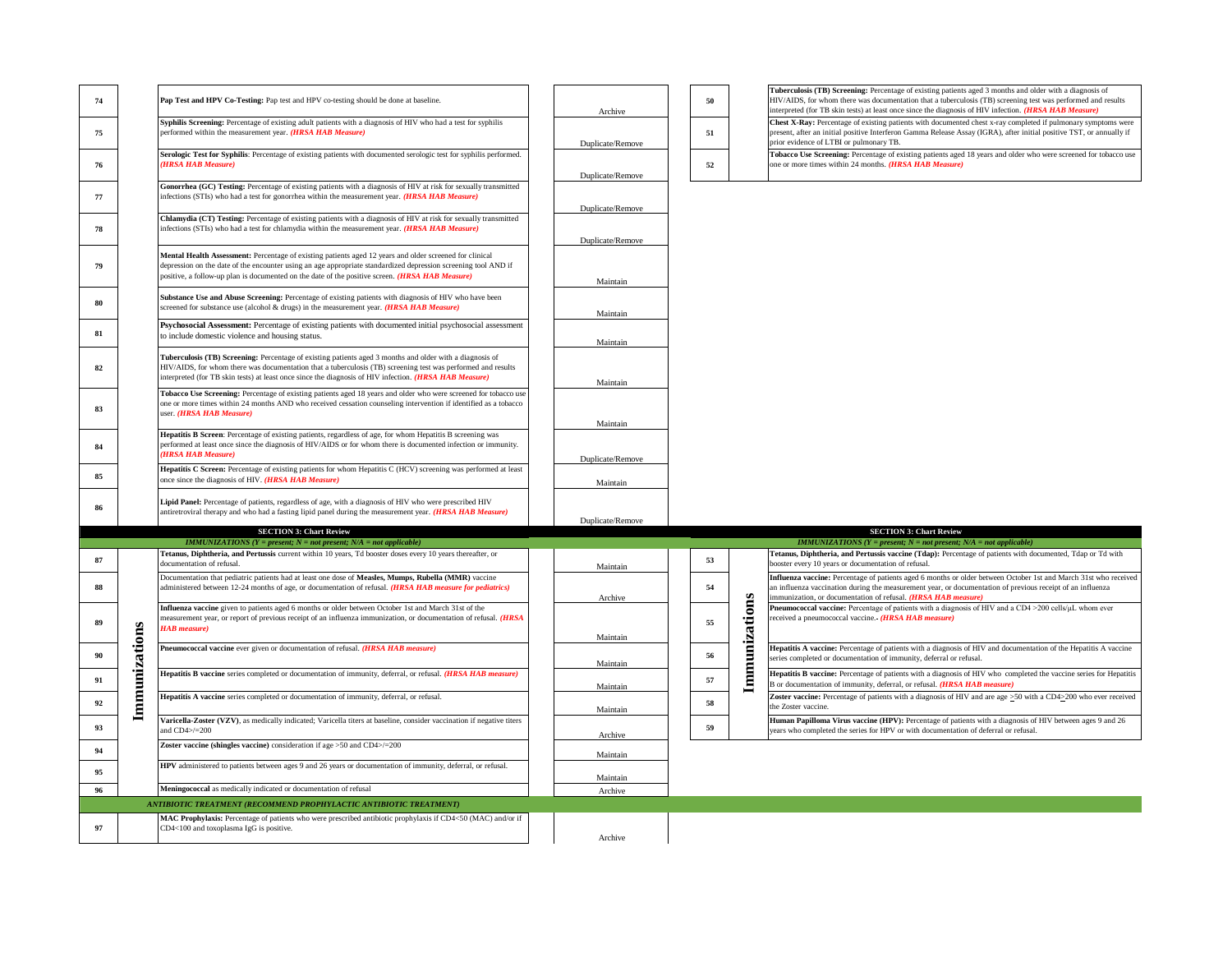|     |                                         | ANTIRETROVIRAL THERAPY & RECOMMENDATIONS FOR PREVENTION AND TREATMENT OF PNEUMOCYSTIS<br>PNEUMONIA (PCP) (Y= present; $N = not$ present; $NA = not$ applicable)                                                                                               |                                                           |    |                                      | ANTIRETROVIRAL THERAPY & RECOMMENDATIONS FOR PREVENTION AND TREATMENT OF PNEUMOCYSTIS<br>PNEUMONIA (PCP) (Y= present; $N = not$ present; NA = not applicable)                                                                                                                                            |
|-----|-----------------------------------------|---------------------------------------------------------------------------------------------------------------------------------------------------------------------------------------------------------------------------------------------------------------|-----------------------------------------------------------|----|--------------------------------------|----------------------------------------------------------------------------------------------------------------------------------------------------------------------------------------------------------------------------------------------------------------------------------------------------------|
| 98  |                                         | Percentage of patients, regardless of age, with a diagnosis of HIV are prescribed antiretroviral therapy for the<br>treatment of HIV infection during the measurement year. (HRSA HAB Measure)                                                                | Maintain                                                  | 60 | ART                                  | Prescription of HIV Antiretroviral Therapy: Percentage of patients, regardless of age, with a diagnosis of HIV are<br>prescribed antiretroviral therapy for the treatment of HIV infection during the measurement year. (HRSA HAB<br>Measure)                                                            |
| 99  |                                         | Patients aged 6 weeks or older with CD4 counts of less than 200 cells/µL or a CD4 percentage below 15%<br>prescribed PCP or documentation of deferral or refusal. (HRSA HAB measure)                                                                          | Maintain                                                  | 61 |                                      | PCP Prophylaxis: Percentage of patients aged 6 weeks or older with CD4 counts of less than 200 cells/µL or a CD4<br>percentage below 15% prescribed PCP prophylaxis or documentation of deferral or refusal. (HRSA HAB measure)                                                                          |
|     |                                         | DRUG RESISTENCE TESTING ( $Y = present$ ; $N = not present$ ; $N/A = not applicable$ )                                                                                                                                                                        |                                                           |    |                                      |                                                                                                                                                                                                                                                                                                          |
| 100 |                                         | Documented drug resistance testing was performed before initiation of HIV antiretroviral therapy if therapy started<br>within the measurement year. (HRSA HAB measure)                                                                                        | Duplicate/Remove (new section)                            |    |                                      |                                                                                                                                                                                                                                                                                                          |
| 101 |                                         | Documented drug resistance testing was performed if ARV naive, or experiencing ARV treatment failure.                                                                                                                                                         | Archive                                                   |    |                                      |                                                                                                                                                                                                                                                                                                          |
| 102 |                                         | <b>Drug Resistance Testing Counseling and Education</b><br>must be provided by the patient's medical practitioner, registered nurse and/or other appropriate licensed healthcare<br>provider (if designated by the practitioner).                             | Archive                                                   |    |                                      |                                                                                                                                                                                                                                                                                                          |
|     |                                         | <b>HEALTH EDUCATION/RISK REDUCTION (Y = present; N = not present; N/A = not applicable)</b>                                                                                                                                                                   |                                                           |    |                                      | <b>HEALTH EDUCATION/RISK REDUCTION (Y = present; N = not present; N/A = not applicable)</b>                                                                                                                                                                                                              |
|     |                                         | HIV Risk Counseling: Percentage of patients with a diagnosis of HIV who received HIV risk counseling in the                                                                                                                                                   |                                                           |    |                                      | HIV Risk Reduction Counseling: Percentage of patients with a diagnosis of HIV who received HIV risk counseling                                                                                                                                                                                           |
| 103 |                                         | measurement year. (HRSA HAB Measure)                                                                                                                                                                                                                          | Maintain                                                  | 62 | Risk                                 | in the measurement year. (HRSA HAB Measure)                                                                                                                                                                                                                                                              |
| 104 |                                         | Documented counseling within the past 12 months regarding increased risk of transmitting HIV during HIV<br>infection and safer sexual practices.                                                                                                              | Archive                                                   | 63 | $\mathbf{ion}^{\prime}$              | STI Risk Reduction Counseling: Percentage of patients with documented counseling within the past 12 months<br>about the risk of acquiring syphilis and other STIs from unprotected sexual contact, including all sites of possible<br>cansmission, such as anus, cervix, vagina, urethra, and oronharvnx |
| 105 | <b>Health Education/ Risk Reduction</b> | Documented counseling within the past 12 months about the risk of acquiring syphilis and other STIs from<br>unprotected sexual contact, including all sites of possible transmission, such as anus, cervix, vagina, urethra, and<br>propharynx.               | Maintain                                                  | 64 | Reduction<br>Educat<br><b>Health</b> | Family Planning Counseling: Percentage of patients with documented counseling about family planning method<br>appropriate to patient's status, as applicable to include preconception counseling.                                                                                                        |
| 106 |                                         | Documented counseling about family planning method appropriate to patient's status, as applicable.                                                                                                                                                            | Maintain                                                  | 65 |                                      | Tobacco Cessation Counseling: Percentage of patients aged 18 years and older who received cessation counseling<br>intervention if identified as a tobacco user. (HRSA HAB Measure)                                                                                                                       |
| 107 |                                         | Documented preconception counseling as appropriate.                                                                                                                                                                                                           | Archive                                                   |    |                                      |                                                                                                                                                                                                                                                                                                          |
| 108 |                                         | Documented instruction regarding new medications/treatments/tests as appropriate.                                                                                                                                                                             | Archive                                                   |    |                                      |                                                                                                                                                                                                                                                                                                          |
| 109 |                                         | Documented counseling regarding the importance of disclosure to partners.                                                                                                                                                                                     | Archive                                                   |    |                                      |                                                                                                                                                                                                                                                                                                          |
| 110 |                                         | Tobacco Cessation: Percentage of patients aged 18 years and older who were screened for tobacco use one or more<br>imes within 24 months AND who received cessation counseling intervention if identified as a tobacco user. (HRSA<br><b>HAB Measure)</b>     | Maintain (separate screening<br>and cessation counseling) |    |                                      |                                                                                                                                                                                                                                                                                                          |
|     |                                         | <b>TREATMENT ADHERENCE</b> ( $Y = present$ ; $N = not present$ ; $N/A = not applicable$ )                                                                                                                                                                     |                                                           |    |                                      | <b>TREATMENT ADHERENCE</b> ( $Y = present$ ; $N = not present$ ; $N/A = not applicable$ )                                                                                                                                                                                                                |
| 111 |                                         | <b>Treatment Adherence Assessment</b><br>Documented assessment for treatment adherence two or more times within the measurement year if patient on ARV                                                                                                        |                                                           | 66 |                                      | Treatment Adherence Assessment: Documented assessment for treatment adherence two or more times within the<br>measurement year if patient on ARV with a detectable viral load.                                                                                                                           |
|     |                                         | <b>Adherence Counseling</b>                                                                                                                                                                                                                                   | Maintain                                                  |    |                                      |                                                                                                                                                                                                                                                                                                          |
| 112 |                                         | If patient on ARVs with documented adherence issue, received counseled for treatment adherence two or more times<br>within the measurement year.                                                                                                              | Archive                                                   |    |                                      |                                                                                                                                                                                                                                                                                                          |
|     |                                         | Referrals (Y = present; $N = not$ present; $N/A = not$ applicable)                                                                                                                                                                                            |                                                           |    |                                      | Referrals ( $Y = present$ ; $N = not present$ ; $N/A = not applicable$ )                                                                                                                                                                                                                                 |
|     |                                         | <b>Referral for Health maintenance</b>                                                                                                                                                                                                                        |                                                           |    |                                      |                                                                                                                                                                                                                                                                                                          |
| 113 |                                         | Documented referral as clinically appropriate:<br>Cervical Cancer Screening - annually after 2 negative screens 6 months apart<br>Family Planning - annually<br>Colorectal cancer screening - every 10 years unless patient condition indicated more frequent |                                                           | 67 |                                      | Cervical Cancer Screening: Percentage of patients with a referral each 3 years for Cervical Cancer screening after<br>2 negative screens 6 months apart if this service is not available on site at medical clinic.                                                                                      |
|     |                                         | Breast Cancer screening - annually unless patient condition indicated different frequency                                                                                                                                                                     | Maintain (cervical cancer                                 |    |                                      |                                                                                                                                                                                                                                                                                                          |
| 114 |                                         | <b>Referral for Adherence Counseling</b><br>Documented referral made to medical case management for medication adherence if appropriate.                                                                                                                      | screening only)                                           | 68 |                                      | Referral for Oral Health: Percentage of patients with documented referral to dentist for Oral Healthcare in medical<br>chart or that patient is already seeing dentist (can be patient self report).                                                                                                     |
| 115 |                                         | Referral for Mental Health/Substance Use<br>Documented referral made to a mental health provider and/or substance use counselor if indicated.                                                                                                                 | Archive<br>Archive                                        | 69 | Referrals                            | Referral for Ophthalmology: Percentage of patients with documented referral to ophthalmologist if CD4 count is<br>below 50.                                                                                                                                                                              |
| 116 |                                         | <b>Referral for Oral Health</b><br>Documented referral to dentist for Oral Health in medical chart or that patient is already seeing dentist (can be<br>patient self report).                                                                                 | Maintain                                                  | 70 |                                      | Referral for Child Abuse: Percentage of patients with referral if suspected abuse is indicated; proper authorities<br>contacted and documented in patient's file.                                                                                                                                        |
| 117 |                                         | <b>Referral for Ophthalmic</b><br>Documented referral if CD4 count was below 50.                                                                                                                                                                              | Maintain                                                  |    |                                      |                                                                                                                                                                                                                                                                                                          |
| 118 | rals                                    | <b>Referral for Treatment Suitability</b><br>Newly diagnosed HIV+/HCV patients have referral for treatment suitability and/or documented evaluation.                                                                                                          | Archive                                                   |    |                                      |                                                                                                                                                                                                                                                                                                          |